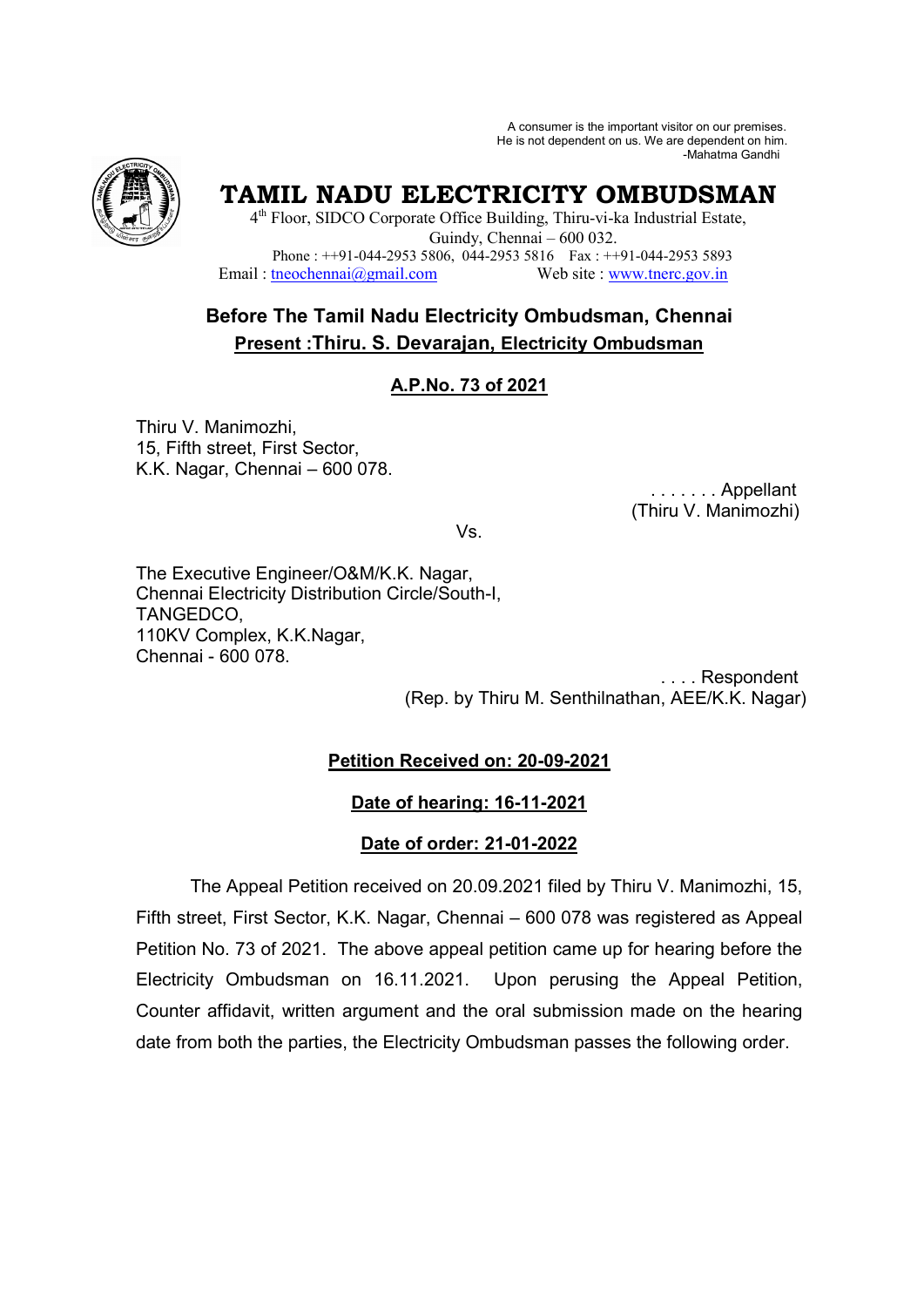### **ORDER**

#### 1. **Prayer of the Appellant:**

The Appellant has prayed refund of the deposit amount collected while name transferring the service connection No.09229006173 for his house.

### **2.0 Brief History of the case:**

2.1 The Appellant has applied for name transfer through online for his house. The name transfer was effected but the Respondent has collected the security deposit along with the first current consumption bill.

2.2 Since the service connection has already sufficient deposit he approached the CGRF of Chennai EDC/South-I for the refund of deposit collected. The CGRF of Chennai EDC/South-I has issued an order dated 25.08.2021. Aggrieved over the order, the appellant has preferred this appeal petition before the Electricity Ombudsman.

## **3.0 Orders of the CGRF :**

3.1 The CGRF of Chennai Electricity Distribution Circle/South-I have issued its order on 25.08.2021. The relevant portion of the order is extracted below :-

#### *"Order: (Operative portion)*

*Rs.3000/- collected from the petitioner towards deposit is as per TNERC supply code 5(7) is found to be in order.* 

 *The petition is treated as closed."* 

### **4.0 Hearing held by the Electricity Ombudsman:**

4.1 To enable the Appellant and the Respondent to put forth their arguments, a hearing was conducted on 16.11.2021 through video conferencing.

4.2 The Appellant Thiru V.Manimozhi has attended the hearing and put forth his arguments.

4.3 On behalf of the respondent Thiru M.Senthilnathan, AEE/K.K.Nagar of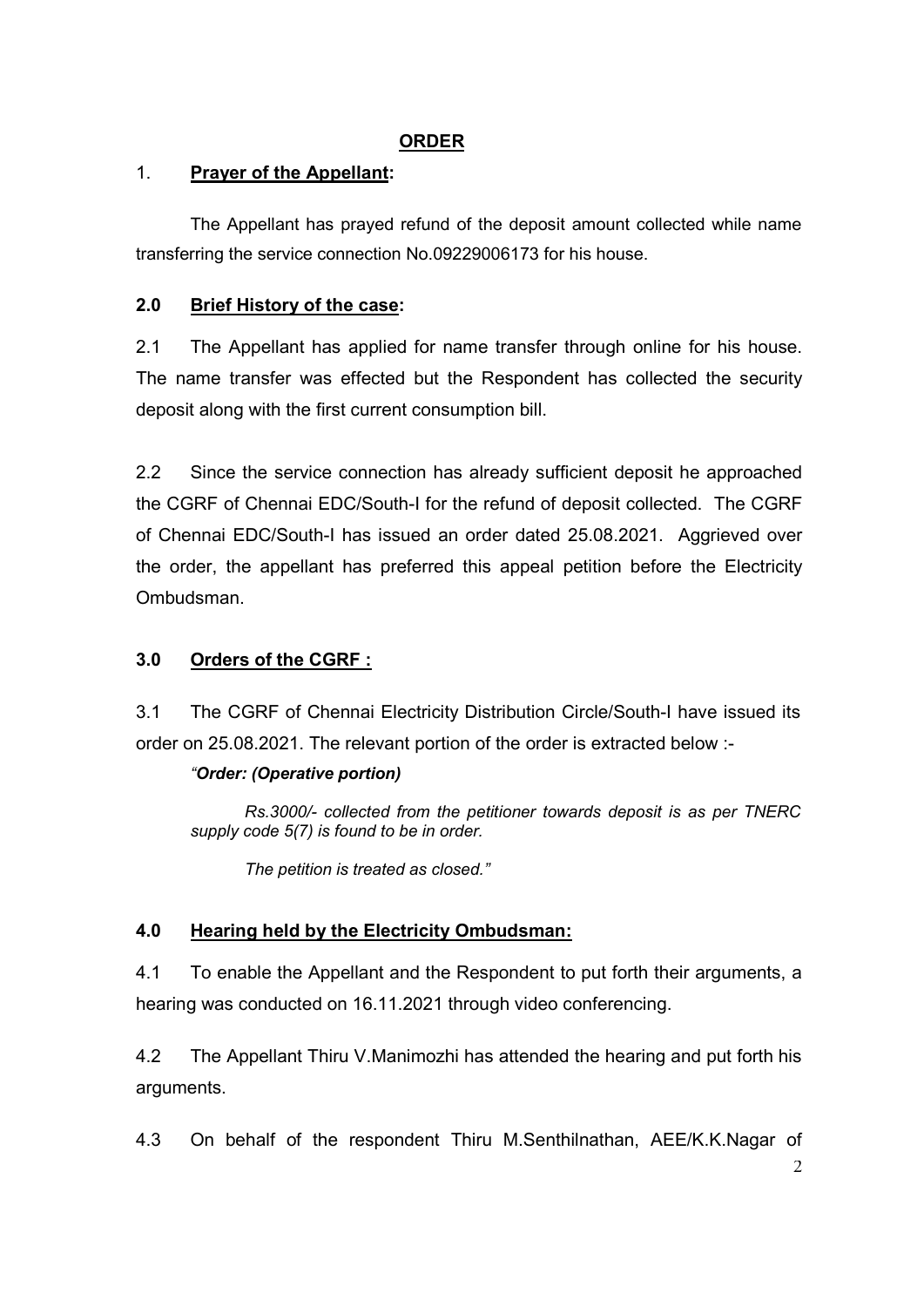Chennai Electricity Distribution Circle/South-I has attended the hearing and put forth his arguments.

4.4 As the Electricity Ombudsman is the appellate authority, only the prayers which were submitted before the CGRF are considered for issuing order. Further the prayer which requires relief under the Regulations for CGRF and Electricity Ombudsman, 2004 alone are discussed hereunder.

### **5.0 Arguments of the Appellant :**

5.1 The Appellant has stated that he had applied name transfer through online for the domestic service connection No.09229006173 for his house. He has stated that he got the name transfer and immediately received notice of CC deposit charges for Rs.3,000/-.

5.2 The Appellant has stated that the deposit amount of Rs.4,078/- is already there in the same service. He has stated that the name transfer order has clearly stated that the name transfer has been effected to the name of Thiru V.Manimozhi with the existing current consumption deposit with effect from 30.04.2021. Hence the appellant has prayed to refund the deposit amount collected from him.

#### **6.0 Arguments of the Respondent:**

6.1 The Respondent has stated that the LT SC No.229-006-173 was effected in the name of Thiru M.Ganesan on 01.01.1998 for domestic purpose.

6.2 The Respondent has stated that on 26.04.2021 the petitioner Thiru V.Manimozhi has applied for the name transfer of the service connection through online but the petitioner has not submitted the Form-II and Indemnity Bond.

6.3 The Respondent has stated that as per TNERC Supply Code regulation 5(7)(b) Form-II (Consent letter from transferor) has to be submitted by the transferee(petitioner). Where no such consent letter can be produced, the applicant shall pay fresh security deposit. The same was informed to the petitioner by the AE/O&M/KK Nagar/East. Even after that the petitioner has not submitted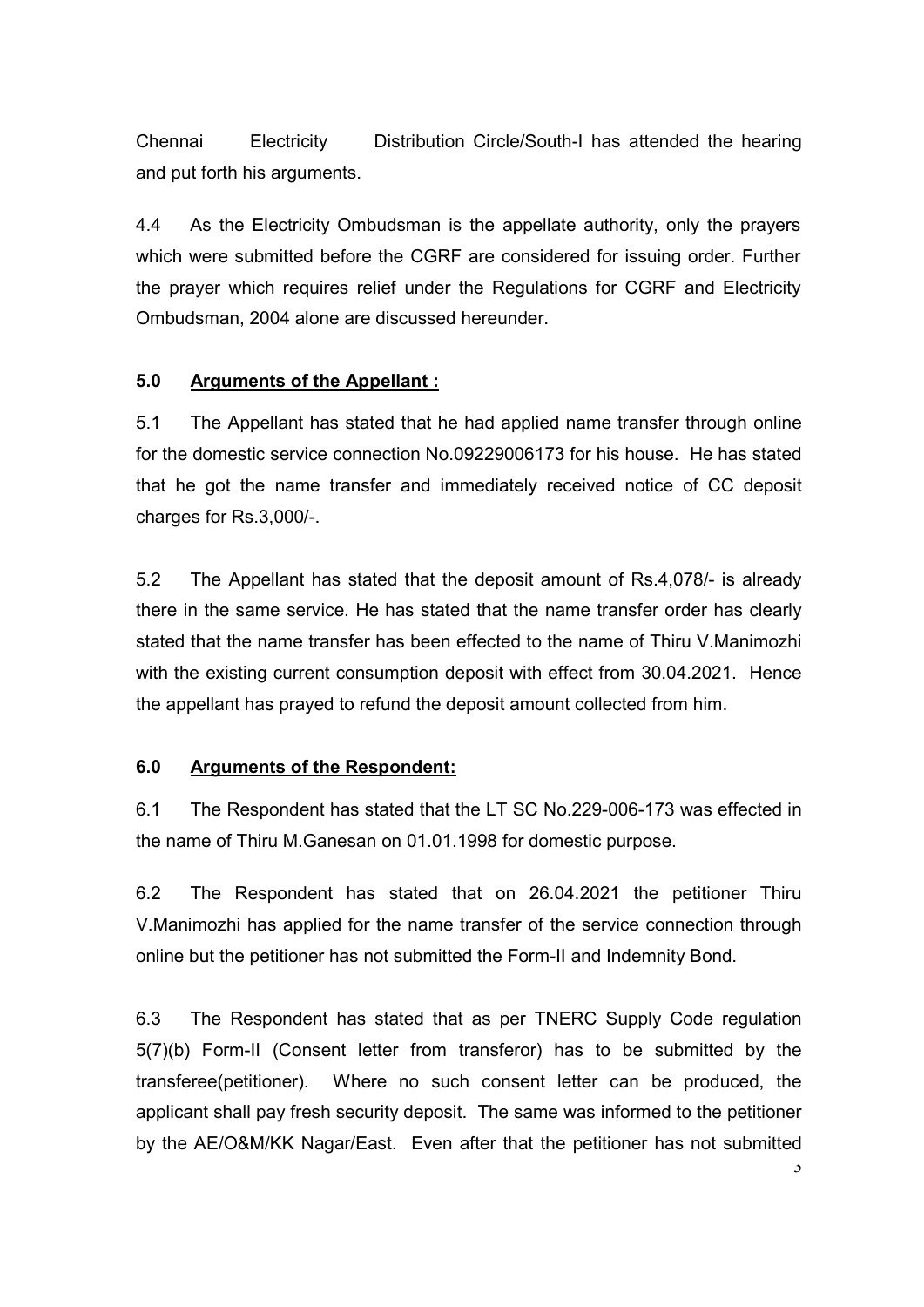the Form-II.

6.4 The Respondent has stated that the current consumption charges deposit of Rs.3,000/- included in the service connection and name of the service connection was changed to Thiru V.Manimozhi on 30.04.2021 by the AE/O&M/KK Nagar/East, name transfer order copy print downloaded by the petitioner.

6.5 The Respondent has stated that the format for the name transfer order copy has been prepared by the board officials in that it is invariably printed as "with the existing current consumption deposit".

6.6 The Respondent has submitted that since the petitioner has not submitted the Form-II (consent letter from the previous owner) the petitioner is liable to pay the current consumption deposit Rs.3,000/- as per TNERC supply code regulations  $5(7)(b)$ .

## **7.0 Findings of the Electricity Ombudsman:**

7.1 I have heard the arguments of both the appellant and the Respondent. Based on the arguments and the documents submitted by them the following conclusion is arrived.

7.2 The appellant Thiru V.Manimozhi has stated that the name transfer of his domestic service connection No. 09229006173 was effected in his name on 30.04.2021 along with the existing current consumption deposit however he was asked to pay a CC deposit of Rs.3,000/- along with the initial CC bill. Hence he has requested to refund any one of the amount as there is two deposit amounts available against the service connection.

7.3 The respondent has stated that the appellant has selected option-II while filing name transfer application form through online which has no owner consent. Hence the appellant is required to pay the CC deposit of Rs.3,000/- which was collected along with the CC bill.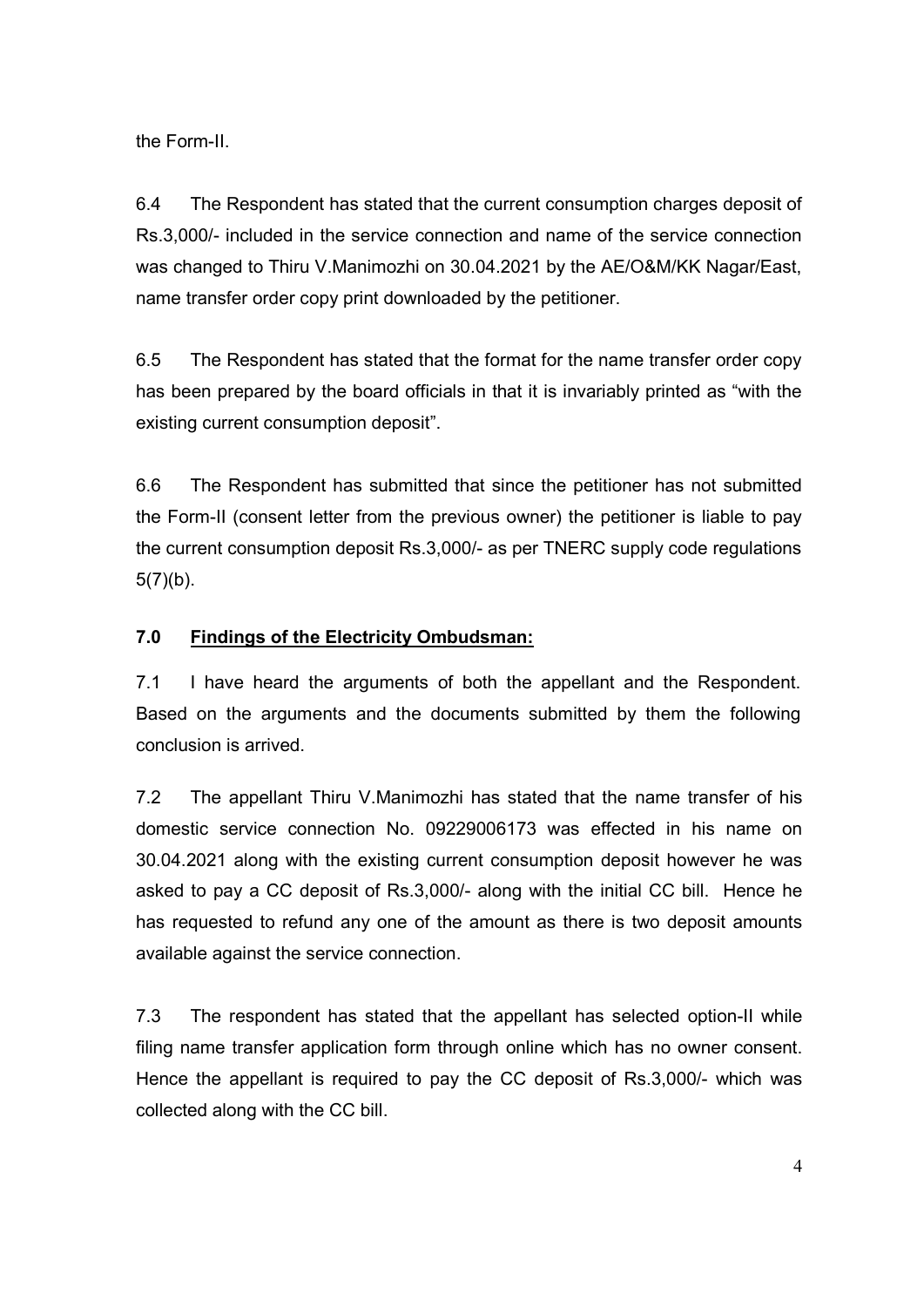7.4 During the hearing conducted on 16.11.2021, the appellant has stated that though the said house property was purchased by him from the legal heirs of the original owner Thiru M.Ganesan, the service connection was in the name of Thiru M.Ganesan. The online name transfer portal didn't specify submission of form-2 with owner consent while selecting option-II. Since there is no owner consent, CC deposit has to be paid by the appellant, the Respondent contended. It is a clear case of deficiency in the online name transfer process wherein clarity is not available to appellant. Further, with regard to the argument of the appellant that the name transfer of the service connection has been done along with the current consumption deposit, the Respondent has stated that the sentence "with the existing current consumption deposit" is being printed by them as a matter of routine. It shows that the name transfer order is being issued without any application of mind by the Respondent.

7.5 It was highlighted by the appellant during the hearing that the Respondent didn't accept the consent letter from the legal heirs of the house property from whom he has purchased. Further the appellant has stated that the respondent insisted consent letter from the original owner Thiru M.Ganesan in whose name the service connection is available who is already expired. The contention of the Respondent is absolutely wrong since demanding consent letter from a person already dead is ridiculous. While the Respondent has accepted the house property purchase documents for effecting the name transfer of service connection based on the document of the property sold by the legal heirs, it is not known why the respondent should refuse to accept the consent letter from the legal heirs for transfer of the existing CC deposit. Clearly, the Respondent lacks application of mind in solving the dispute.

7.6 It is also not known on which account head the existing CC deposit will be maintained by the respondent while refusing to transfer the same to the purchaser. Refusing to transfer the CC deposit to the purchaser demanding consent letter from the dead person is ridiculous, unwarranted and condemnable. The appellant is directed to obtain the consent from the seller (the legal heir of Mr.Ganesan) and submit the same to the respondent.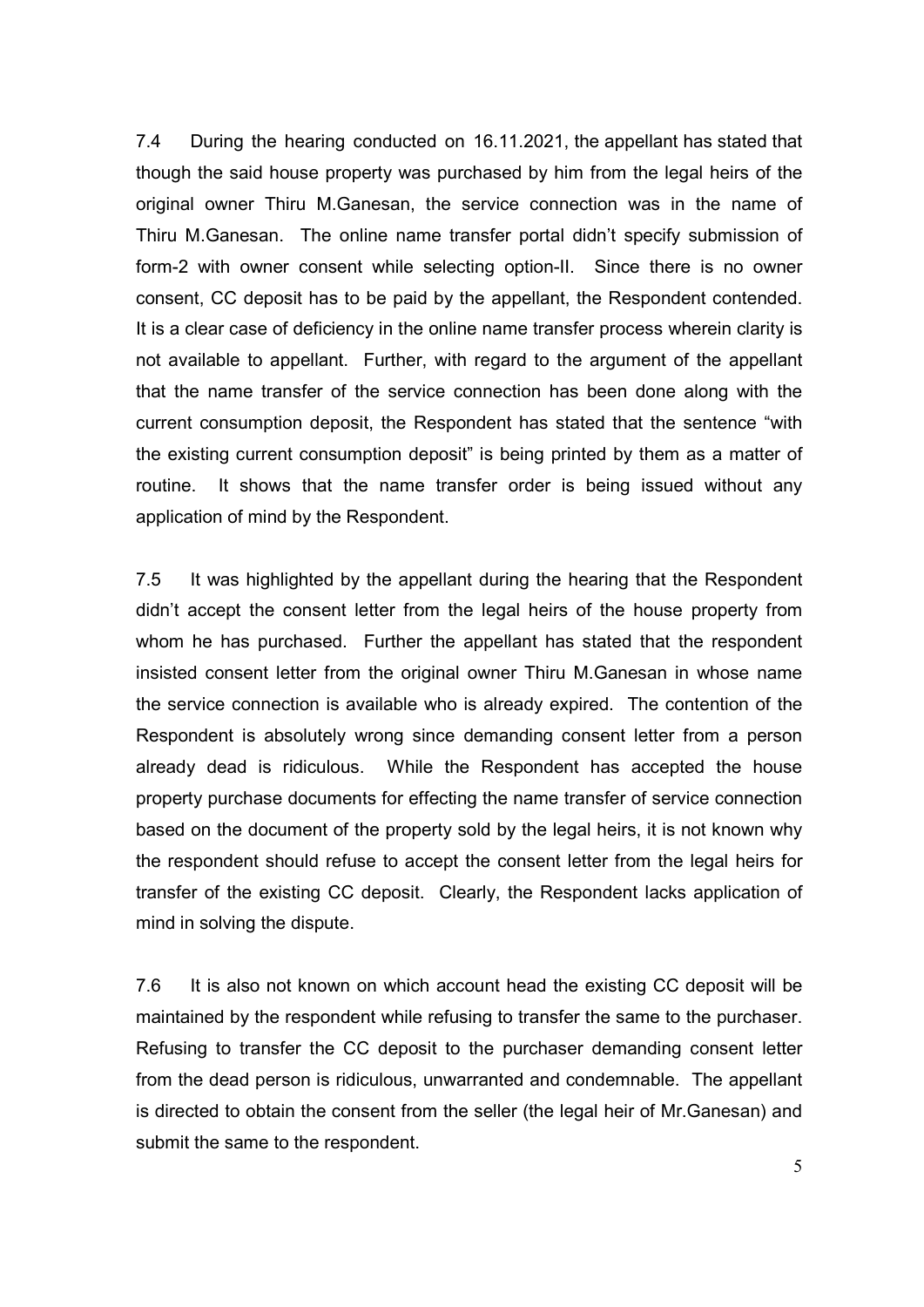7.7 The Respondent is directed to transfer the existing CC deposit to the service connection account of Thiru Manimozhi and refund the CC deposit of Rs.3,000/- collected from the appellant after obtaining consent letter from the seller i.e. the legal heirs of Thiru M.Ganesan.

### **8.0 Conclusion:**

8.1 As per my findings in para 7.0 above, the Respondent is directed to transfer the existing CC deposit to the present property owner Thiru V.Manimozhi, within fifteen days from the date of receipt of consent letter in Form-2 to be submitted by the appellant and refund the CC deposit amount Rs.3,000/- paid by the appellant.

8.2 A compliance report shall be submitted by the Respondent to the Electricity Ombudsman within 30 days from the date of receipt of this order.

8.3 With the above findings the AP No. 73 of 2021 is finally disposed of by the Electricity Ombudsman. No costs.

> **(S. Devarajan)**  Electricity Ombudsman

"நுகா்வோா் இல்லையேல், நிறுவனம் இல்லை" "No Consumer, No Utility"

To

1. Thiru V. Manimozhi, 15, Fifth street, First Sector, K.K. Nagar, Chennai – 600 078.

2. The Executive Engineer/O&M/K.K. Nagar, Chennai Electricity Distribution Circle/South-I, TANGEDCO, 110KV Complex, K.K.Nagar, Chennai - 600 078.

3. The Superintending Engineer, The Superintending Engineer, Chennai Electricity Distribution Circle/South-I, TANGEDCO, 110KV SS Complex, K.K.Nagar, Chennai-600 078.